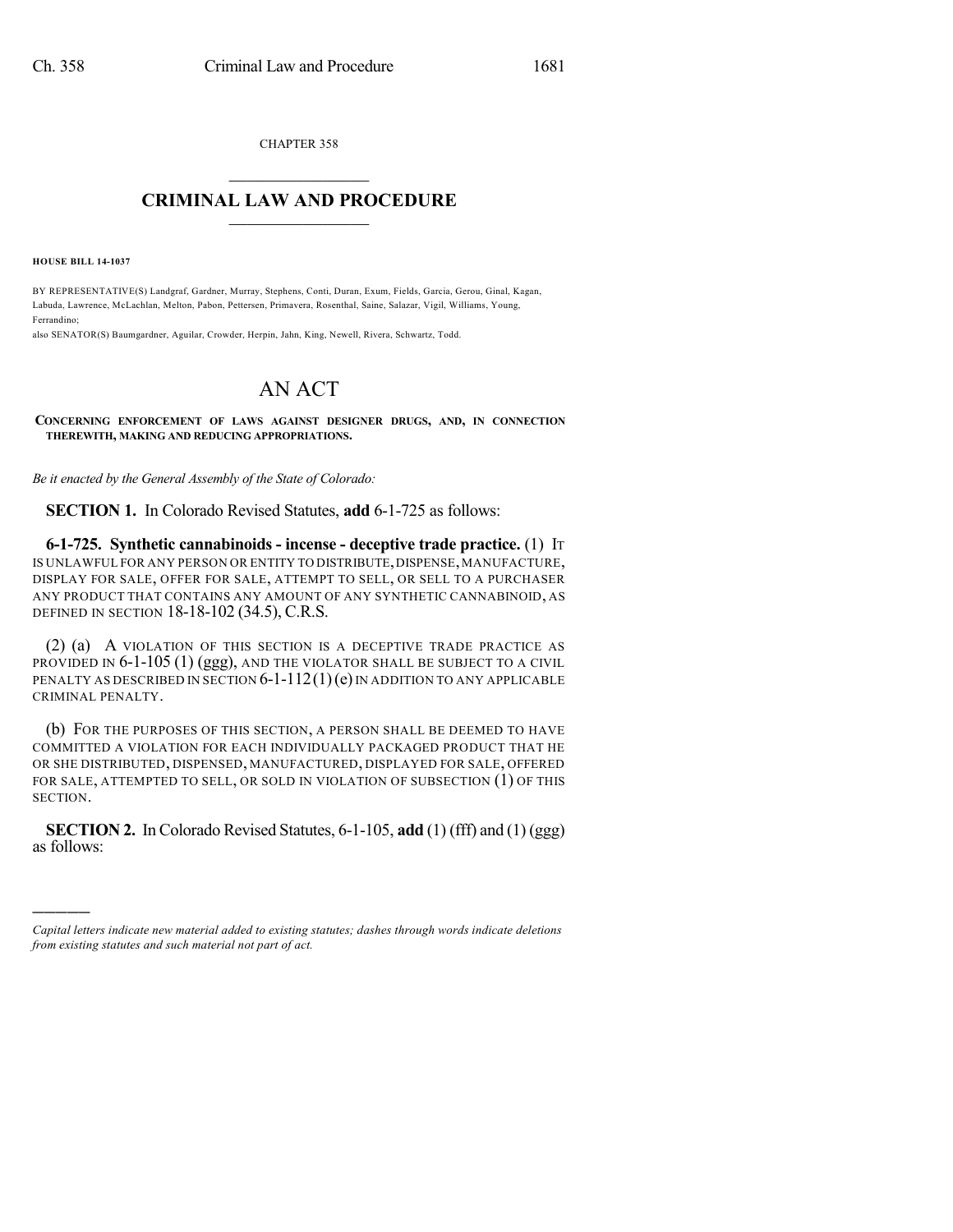**6-1-105. Deceptive trade practices.** (1) A person engages in a deceptive trade practice when, in the course of the person's business, vocation, or occupation, the person:

(fff) VIOLATES SECTION 6-1-723;

(ggg) VIOLATES SECTION 6-1-725.

**SECTION 3.** In Colorado Revised Statutes, 6-1-112, **amend** (1)(d); and **add** (1) (e) as follows:

**6-1-112. Civilpenalties.**(1) The attorneygeneral or a district attorneymaybring a civil action on behalf of the state to seek the imposition of civil penalties as follows:

(d) Any person who violates or causes another to violate the provisions of sections  $6-1-105$  (1) (e) and  $6-1-723$  SECTION  $6-1-105$  (1) (fff) by distributing, dispensing, DISPLAYING FOR SALE, OFFERING FOR SALE, ATTEMPTING TO SELL, or selling any product that is labeled as a "bath salt" or any other trademark if the product contains any amount of any cathinones, as defined in section 18-18-102 (3.5), C.R.S., shall forfeit and pay to the general fund of the state a civil penalty of not lessthan ten thousand dollars and not more than five hundred thousand dollars for each such violation; except that the person shall forfeit and pay to the general fund of the state a civil penalty of not less than twenty-five thousand dollars and not more than five hundred thousand dollars for each such violation if the person distributes, dispenses, DISPLAYS FOR SALE, OFFERS FOR SALE, ATTEMPTS TO SELL, or sells the product to a minor under the age of eighteen and the person is at least eighteen years of age and at least two years older than the minor.

(e) ANY PERSON WHO VIOLATES OR CAUSES ANOTHER TO VIOLATE THE PROVISIONS OF SECTION 6-1-105 (1) (ggg) BY DISTRIBUTING, DISPENSING, DISPLAYING FOR SALE, OFFERING FOR SALE, ATTEMPTING TO SELL, OR SELLING ANY PRODUCT THAT CONTAINS ANY AMOUNT OF ANY SYNTHETIC CANNABINOID, AS DEFINED IN SECTION 18-18-102 (34.5), C.R.S., SHALL FORFEIT AND PAY TO THE GENERAL FUND OF THE STATE A CIVIL PENALTY OF NOT LESS THAN TEN THOUSAND DOLLARS AND NOT MORE THAN FIVE HUNDRED THOUSAND DOLLARS FOR EACH VIOLATION; EXCEPT THAT THE PERSON SHALL FORFEIT AND PAY TO THE GENERAL FUND OF THE STATE A CIVIL PENALTY OF NOT LESS THAN TWENTY-FIVE THOUSAND DOLLARS AND NOT MORE THAN FIVE HUNDRED THOUSAND DOLLARS FOR EACH VIOLATION IF THE PERSON DISTRIBUTES,DISPENSES,DISPLAYS FOR SALE,OFFERS FOR SALE, ATTEMPTS TO SELL, OR SELLS THE PRODUCT TO A MINOR UNDER THE AGE OF EIGHTEEN AND THE PERSON IS AT LEAST EIGHTEEN YEARS OF AGE AND AT LEAST TWO YEARS OLDER THAN THE MINOR.

**SECTION 4.** In Colorado Revised Statutes, 24-33.5-412, **add** (9) as follows:

**24-33.5-412. Functions of bureau - legislative review - interagency cooperation with reporting functions - processing time for criminal history record checks - synthetic cannabinoids enforcement.** (9) ON AND AFTER SEPTEMBER 1,2014,THE BUREAU SHALL PURCHASE AND MAINTAIN MATERIALS AND EQUIPMENT TO BE MADE AVAILABLE BY THE BUREAU TO LAW ENFORCEMENT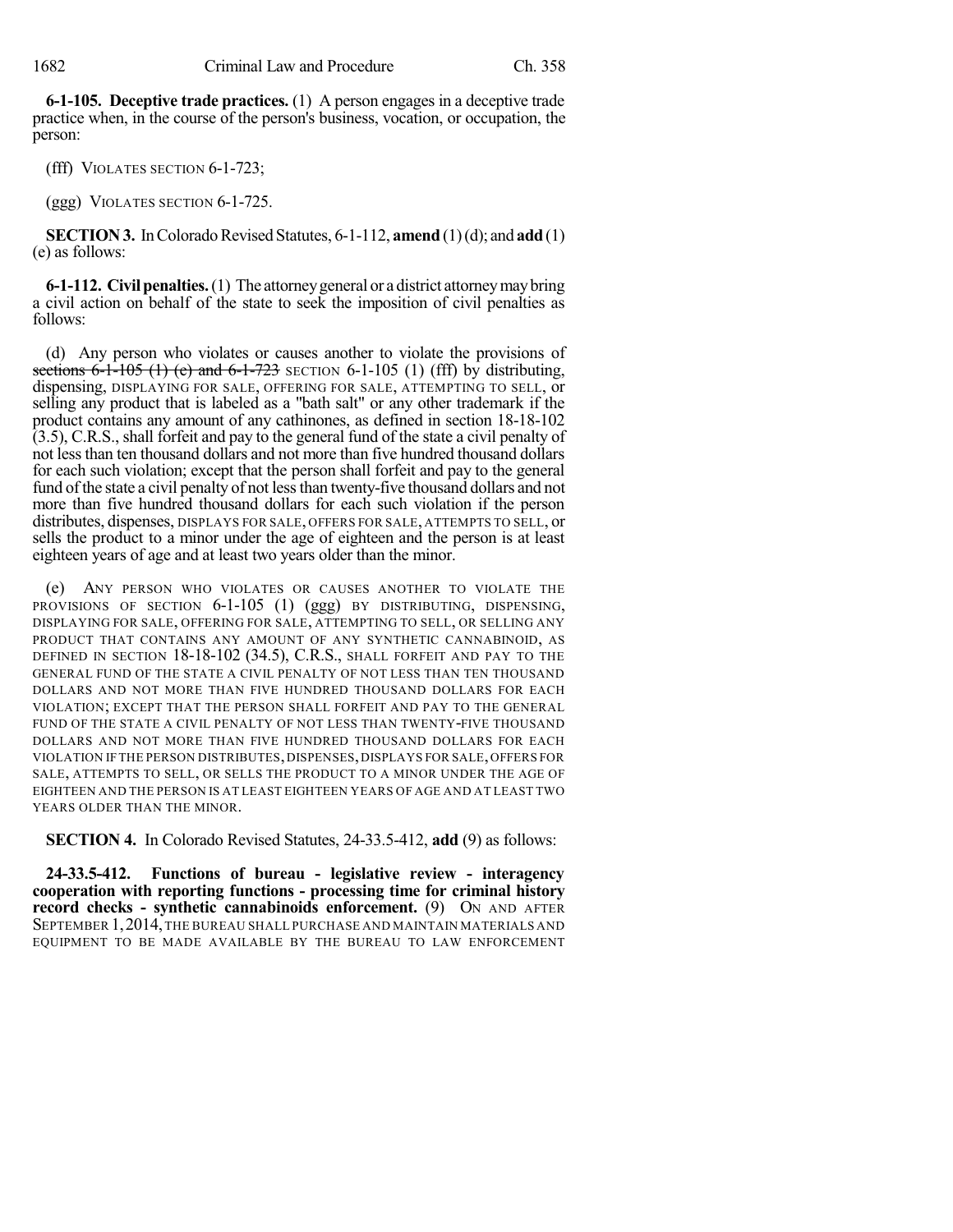AGENCIES AND TO THE LIQUOR ENFORCEMENT DIVISION CREATED IN SECTION 24-35-401,FOR THE PRESUMPTIVE IDENTIFICATION OF SYNTHETIC CANNABINOIDS OR ANY OTHER DESIGNER DRUGS.

**SECTION 5.** In Colorado Revised Statutes, **amend** 6-1-723 as follows:

**6-1-723. Cathinone bath salts- deceptive trade practice.** (1) It is unlawfulfor any person or entity to distribute, dispense, manufacture, DISPLAY FOR SALE, OFFER FOR SALE, ATTEMPT TO SELL, or sell to a purchaser any product that is labeled as a bath salt or any other trademark if the product contains any amount of any cathinones, as defined in section 18-18-102 (3.5), C.R.S.

(2) (a) A violation of this section shall be deemed a deceptive trade practice as provided in section 6-1-105 (1) (e) SECTION 6-1-105 (1) (fff), and the violator shall be subject to a civil penalty as described in section 6-1-112 (1)(d) in addition to any applicable criminal penalty.

(b) FOR THE PURPOSES OF THIS SECTION, A PERSON SHALL BE DEEMED TO HAVE COMMITTED A VIOLATION FOR EACH INDIVIDUALLY PACKAGED PRODUCT THAT HE OR SHE DISTRIBUTED, DISPENSED, MANUFACTURED, DISPLAYED FOR SALE, OFFERED FOR SALE, ATTEMPTED TO SELL, OR SOLD IN VIOLATION OF SUBSECTION (1) OF THIS SECTION.

**SECTION 6.** In Colorado Revised Statutes, **add** 17-18-114 as follows:

**17-18-114. Appropriation to comply with section 2-2-703 - HB 14-1037 repeal.** (1) PURSUANT TO SECTION 2-2-703, C.R.S., THE FOLLOWING STATUTORY APPROPRIATIONS, OR SO MUCH THEREOF AS MAY BE NECESSARY, ARE MADE IN ORDER TO IMPLEMENT HOUSE BILL 14-1037, ENACTED IN 2014:

(a) FOR THE FISCAL YEAR BEGINNING JULY 1, 2015, IN ADDITION TO ANY OTHER APPROPRIATION,THERE IS HEREBY APPROPRIATED TO THE DEPARTMENT,OUT OF ANY MONEYS IN THE GENERAL FUND NOT OTHERWISE APPROPRIATED, THE SUM OF TWENTY-ONE THOUSAND FOUR HUNDRED EIGHTY-FOUR DOLLARS (\$21,484).

(b) FOR THE FISCAL YEAR BEGINNING JULY 1, 2016, IN ADDITION TO ANY OTHER APPROPRIATION,THERE IS HEREBY APPROPRIATED TO THE DEPARTMENT,OUT OF ANY MONEYS IN THE GENERAL FUND NOT OTHERWISE APPROPRIATED, THE SUM OF TWENTY-ONE THOUSAND FOUR HUNDRED EIGHTY-FOUR DOLLARS (\$21,484).

(c) FOR THE FISCAL YEAR BEGINNING JULY 1, 2017, IN ADDITION TO ANY OTHER APPROPRIATION,THERE IS HEREBY APPROPRIATED TO THE DEPARTMENT,OUT OFANY MONEYS IN THE GENERAL FUND NOT OTHERWISE APPROPRIATED, THE SUM OF TWENTY-ONE THOUSAND FOUR HUNDRED EIGHTY-FOUR DOLLARS (\$21,484).

(d) FOR THE FISCAL YEAR BEGINNING JULY 1, 2018, IN ADDITION TO ANY OTHER APPROPRIATION,THERE IS HEREBY APPROPRIATED TO THE DEPARTMENT,OUT OFANY MONEYS IN THE GENERAL FUND NOT OTHERWISE APPROPRIATED, THE SUM OF TWENTY-ONE THOUSAND FOUR HUNDRED EIGHTY-FOUR DOLLARS (\$21,484).

(2) THIS SECTION IS REPEALED, EFFECTIVE JULY 1, 2019.